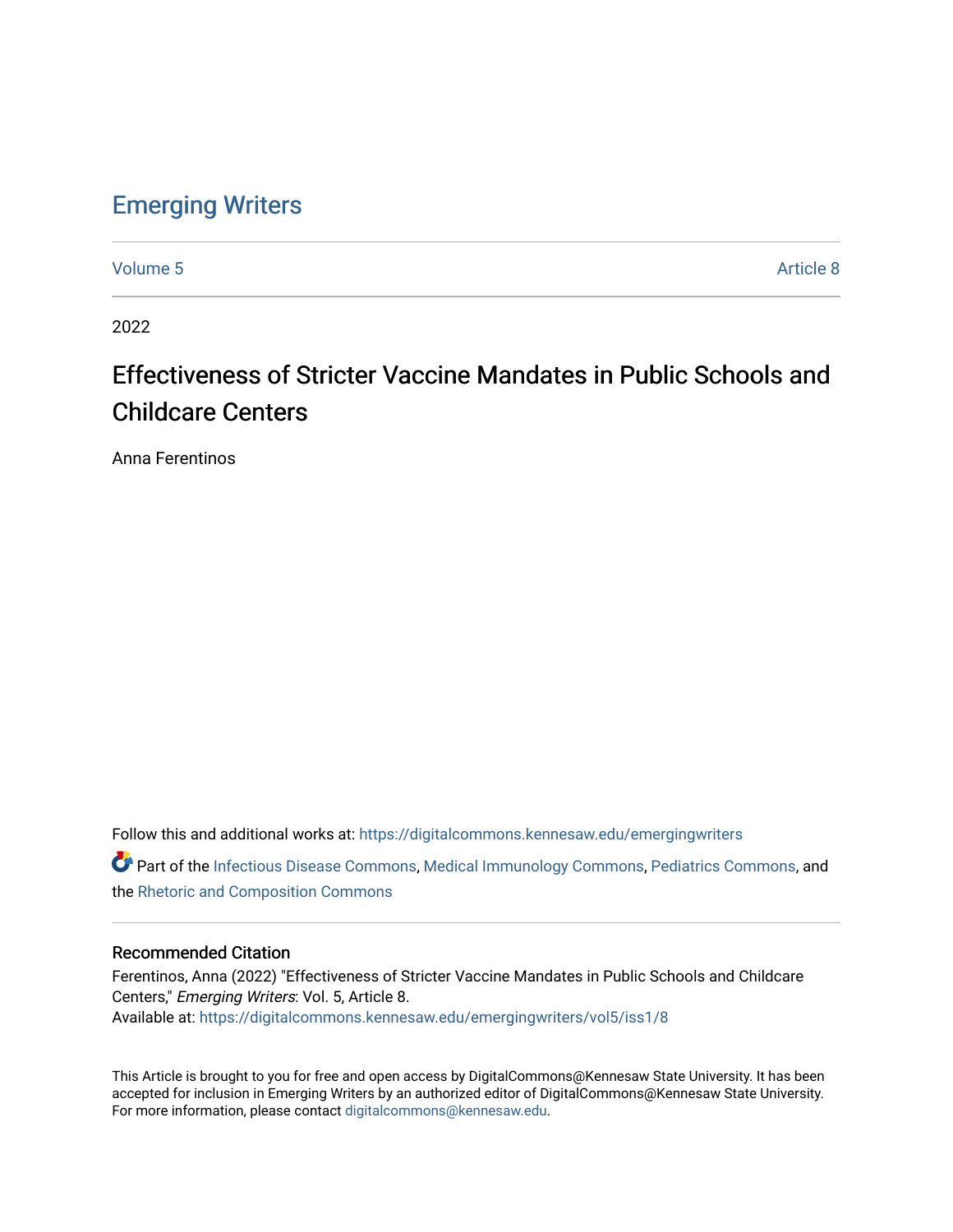## Effectiveness of Stricter Vaccine Mandates in Public Schools and Childcare Centers by Anna Ferentinos

## **Introduction**

Vaccine mandates and the safety of vaccines have been topics of discussion dating as far back as the invention of the first vaccine. Parents want the best for their children and seek to make the choices that most benefit them. However, especially in recent years, making an informed decision has proven difficult due to the sheer amount of information that is readily available through the internet and the contradictions various sources provide for one another ("Vaccines: Calling the Shots," 10:52-20:20). This broad knowledge pool has led many false statements to become popular among parents skeptical of vaccines and resulted in more children not receiving the recommended immunizations. This, in turn, prompts the outbreak of preventable diseases that were previously under control, due to the benefits of herd immunity.

The COVID-19 pandemic that ensued in 2020 put a spotlight on the importance of vaccines and herd immunity. It has created rising anticipation for the vaccine that will immunize people against the virus, which will speed up the process of returning the country back to a more normal state. The problem is that many people, especially parents, are expressing their unwillingness to get themselves and their children vaccinated because they do not trust that the vaccine is safe and effective. This could result in the number of vaccinated individuals being too low to achieve herd immunity, which would provide too little or no protection to those vulnerable to the virus and unable to be vaccinated.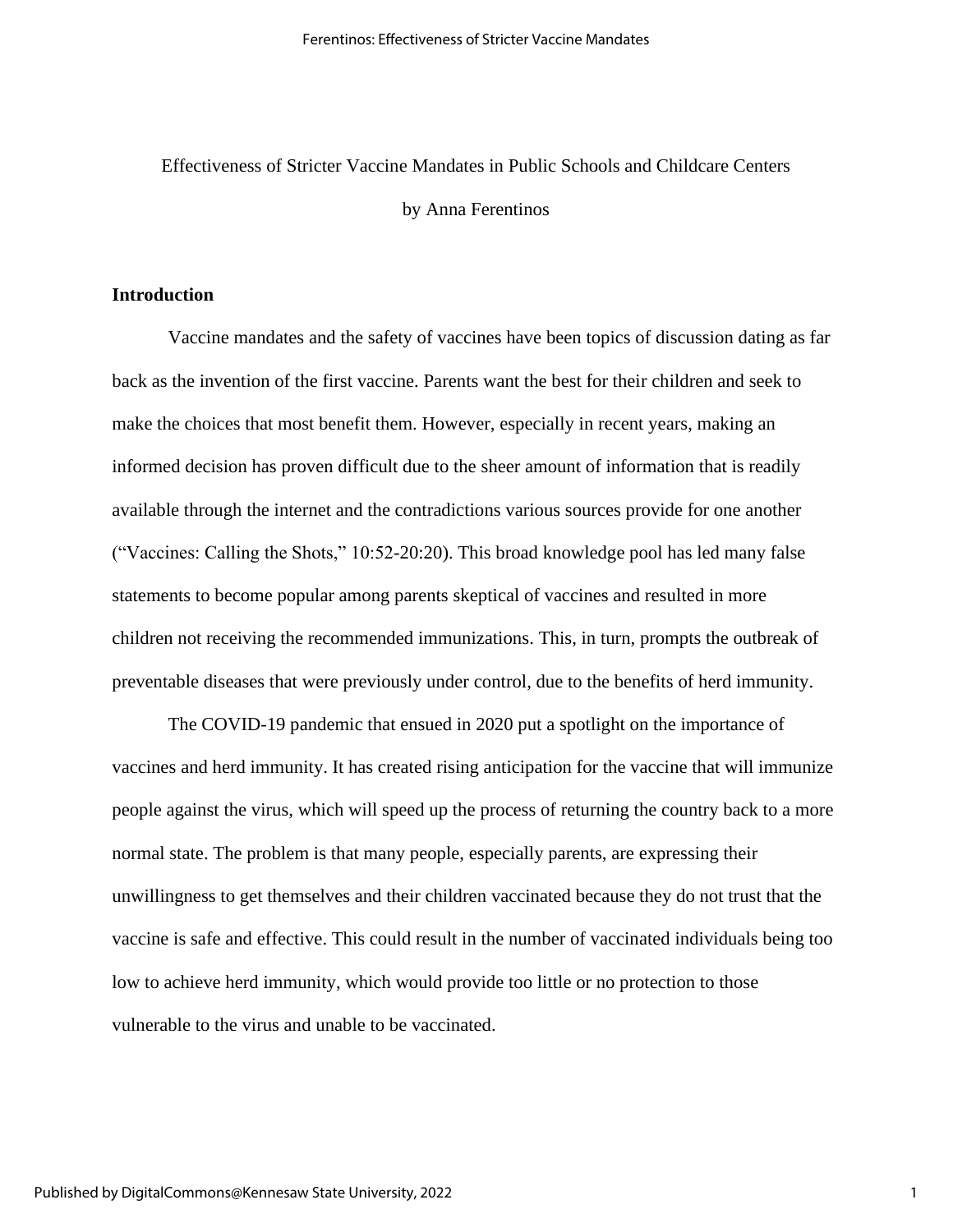While there are varying opinions and degrees of confidence in the effectiveness and safety of vaccines, it is important to be informed about the credibility of one's sources. Although there is always a possibility of side effects, the scientific community has clearly proven that the benefits of vaccines drastically outweigh their potential downsides. Vaccine mandates in public schools and childcare facilities should be implemented more extensively and offer less exemptions because they are essential to the health of communities and the safety of the future.

### **Conspiracies and Misconceptions About Vaccines**

 Since the invention of the first vaccine, there has always been a group of people who were skeptical of the vaccine's safety and effectiveness. While the scientific community has accomplished major improvements in the department of vaccine science since then, a recent increase in people who believe and spread misinformation has caused uncertainty and mistrust by parents towards medical professionals. The people spreading this false and unsupported information, who call themselves "anti-vaxxers," are responsible for a spike in the number of parents who refuse to have their children vaccinated or delay the recommended vaccination schedule as listed on CDC.gov.

 One widespread misconception about vaccines, and the MMR vaccine in particular, is their potential to cause autism. This risk was explored and confirmed by a British surgeon named Andrew Wakefield who wrote an article linking this vaccine to an inflammation in the brains of children who received it, which caused a variety of "behavioural disorders including autism, disintegrative psychosis and possible postviral or vaccinal encephalitis" (637). Although the article was eventually retracted and the leading author, Andrew Wakefield, lost his medical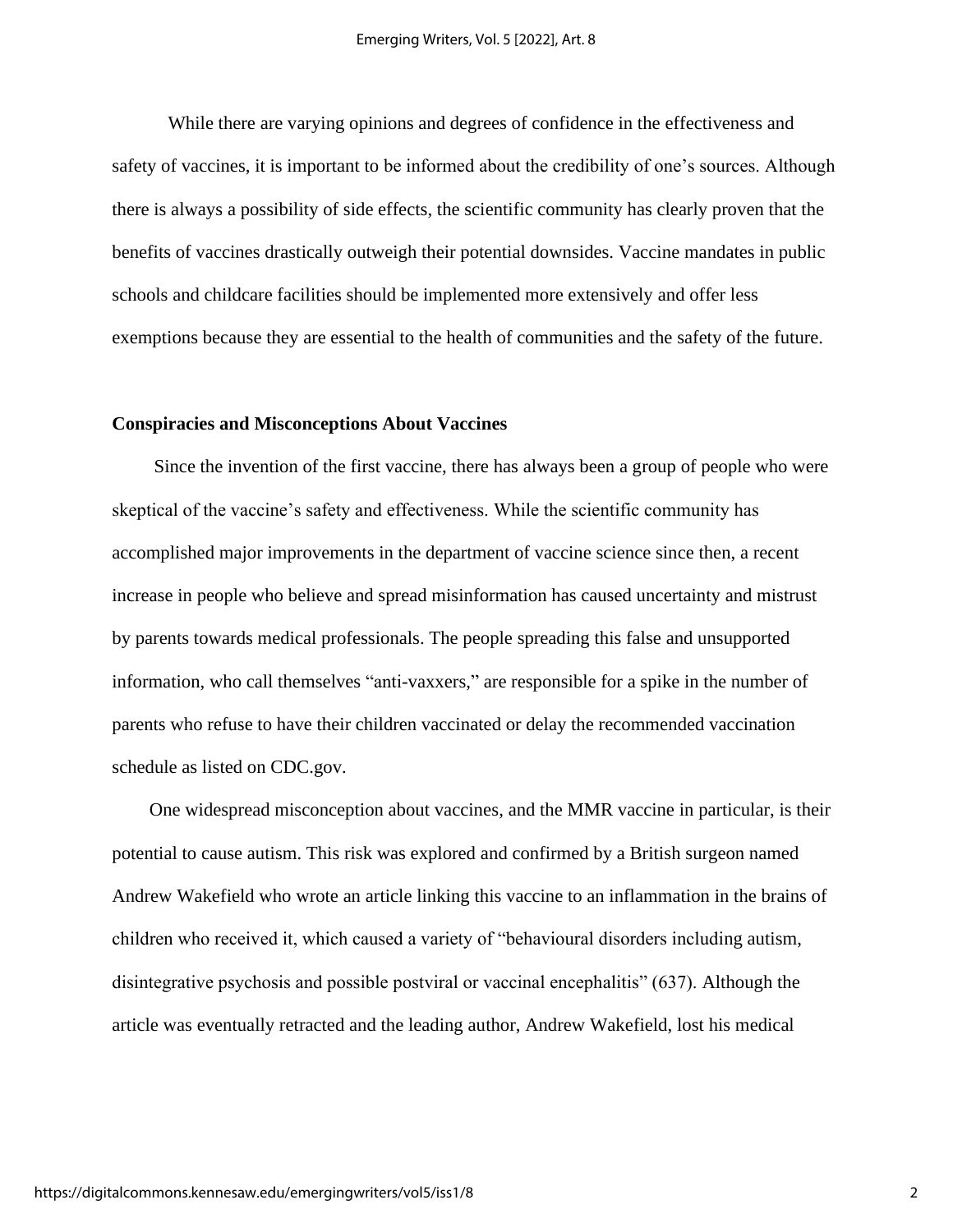license and permission to practice, retracting the information and set precedents about vaccines from people's heads is much harder than disputing the article.

 Zachary J. Goldberg discusses the reason for persisting misinformation about vaccines, despite a tremendous effort by the health care providers and the general public to dispute it. One of the most prominent characteristics of "anti-vaxxers" that Goldberg brings to attention is their belief in not just the vaccination conspiracies, but also other unfounded beliefs, such the death of Princess Diana having been a planned assassination (Goldberg 109). These patterns point to the generalization that people who believe in vaccine conspiracies are untrusting of the government and other sources of information, such as the news media. While this is a problem that spans beyond the need for more parents to vaccinate their children, it is important to understand that a lack of trust in the government can lead to severe consequences such as major outbreaks of preventable diseases, due to the absence of herd immunity.

#### **Herd Immunity and its Significance**

 When a high percentage of the community is immune to a disease, whether that immunity is due to prior infection or the use of vaccines, it is called herd immunity. To reach this status in a community, a certain minimum percentage of the population must be vaccinated, depending on the contagiousness of the disease. Highly infectious diseases such as measles require a high percentage of immunity (96%-99%) to reach herd immunity, meaning that as long as this threshold is not reached, herd immunity is not achieved (Hendrix et al. 274).

Herd immunity is essential to a community's survival due to the protection it provides for those vulnerable to diseases, who are not able to be vaccinated and have not survived it yet. This group of people includes a variety of different members of society including "babies, pregnant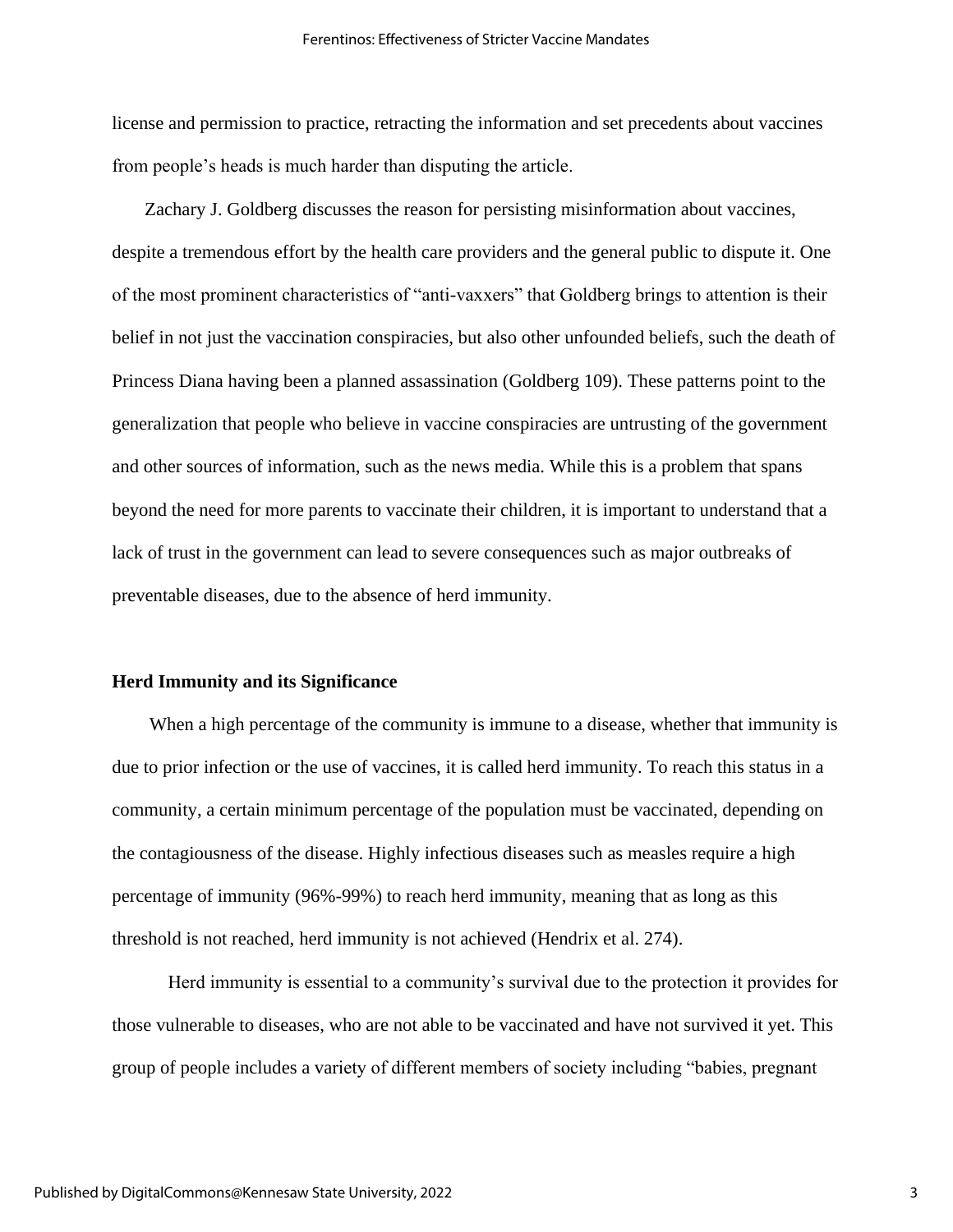women, and immunocompromised people, such as those receiving chemotherapy or organ transplants" ("Herd Immunity"). Because these people cannot protect themselves through vaccines, it is important that they are taken into consideration by the community around them by getting vaccinated to minimize the spread, thereby decreasing the chances of unprotected people being infected.

The benefits of herd immunity are enormous, which is why its achievement should be a goal for everyone. To reap the most rewards from this, the more people that immunize themselves, the more effective the herd immunity is. There are some circumstances that interfere with this goal. For instance, the possibility of side effects and the pain inflicted when being vaccinated cause many parents to consider not vaccinating their children. These parents bring up the argument that if everyone else is vaccinated, they do not have to expose their children to the discomfort that comes with being vaccinated (Hendrix et al. 274). This mentality causes the "free-rider" problem, which in turn can result in the loss of herd immunity, because multiple families think this way and therefore the threshold is not reached.

#### **Schools and Childcare Centers as Risk Environments**

 Immunizing children is one of the most important factors to reach herd immunity. In addition to children 0-14 years old making up approximately 26% of the world's population, they are the age group which has most physical contact with other people, and is not as able as adults to take precautions ("Population Ages 0-14 (% of Total Population)"). During past pandemics, children have been major sources of infection, which is especially dangerous in conjunction with their tendency to be asymptomatic, delaying diagnosis. A big factor in calculating children's risk of transmitting diseases is they are bringing it home from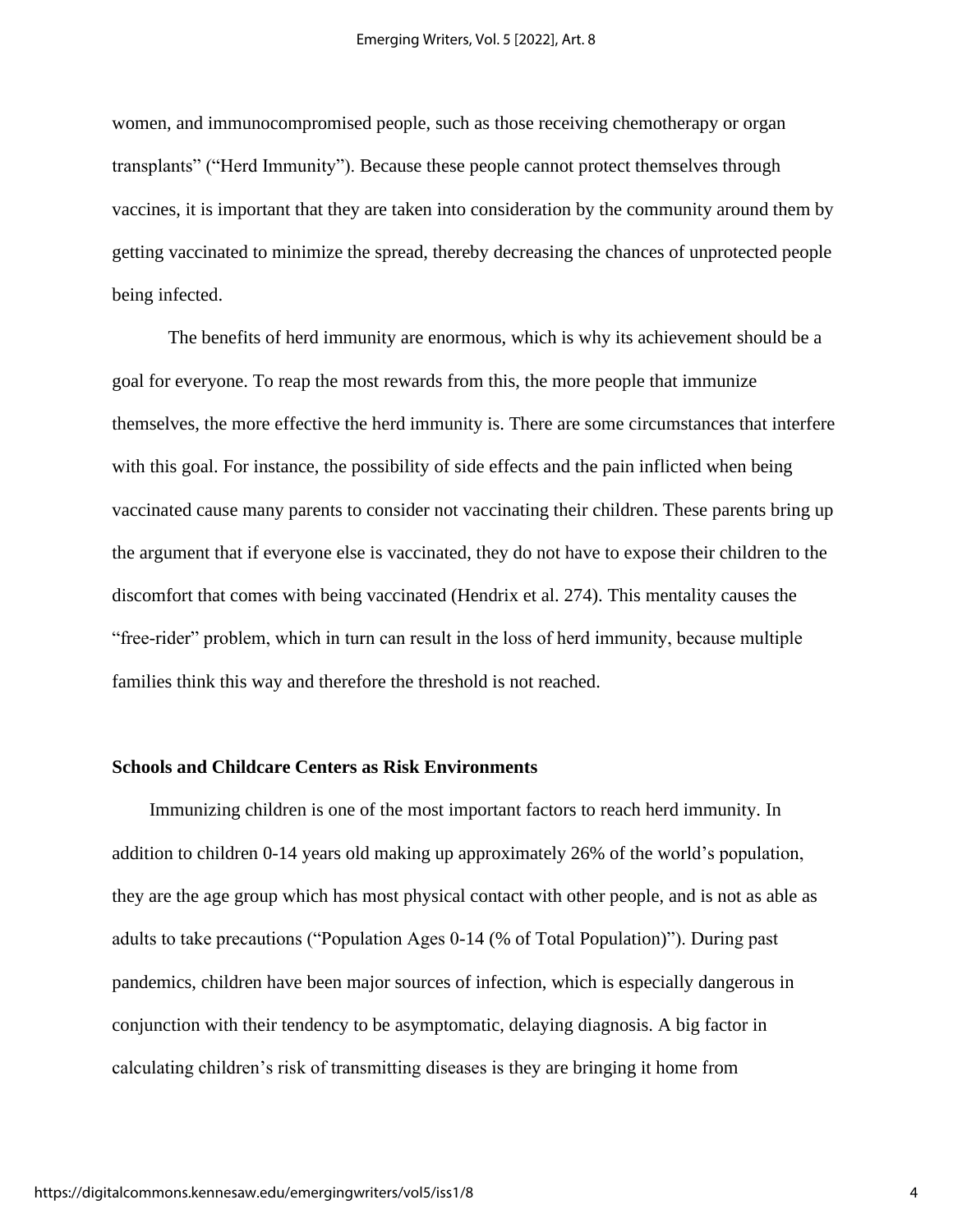Kindergarten or school. This poses a risk for the adults in the household, especially those vulnerable to the disease, which are often the elderly (Lopez et al. 1319).

As it pertains to the recent outbreak of COVID-19, childcare centers have not been observed as being common sources of major outbreaks (Isaacs et al 978). Schools, on the other hand, have seen more extreme spread of the virus, especially from childcare providers to children and children to their parents. The enclosed spaces of school classrooms provide an excellent environment for diseases to spread quickly and unnoticed, particularly when as infectious as COVID-19. Schools have also been centers of outbreaks of measles and more common diseases like the flu, which further demonstrates their potential to cause widespread infection if herd immunity is not achieved (Azimi et al. 17).

#### **Vaccine Mandates Internationally**

 To understand the positive impact of vaccine mandates and what they could look like in the US, it is helpful to look at the policies in other nations. An international resurfacing and concerning increase of infections with previously controlled or even eradicated diseases have caused much reform in vaccine policy around the world. A statistic that is a source of extreme concern, is the finding that in 2019 there was an 300% increase in measles cases globally, "with outbreaks in Ukraine, Philippines, Brazil and France, the United States, and Australia" (Armiento et al. 5231). To counteract this rise in outbreaks caused by an increase in vaccine refusals, Australia introduced two vaccination policies: "No Jab, No Pay" and "No Jab, No Play" (Armiento et al. 5232). Armiento et al. notes "the policies stipulate that children must be fully vaccinated, on a recognized catch-up schedule or medically exempt from vaccinations to be able to access childcare and/or Kindergarten and make the family eligible for government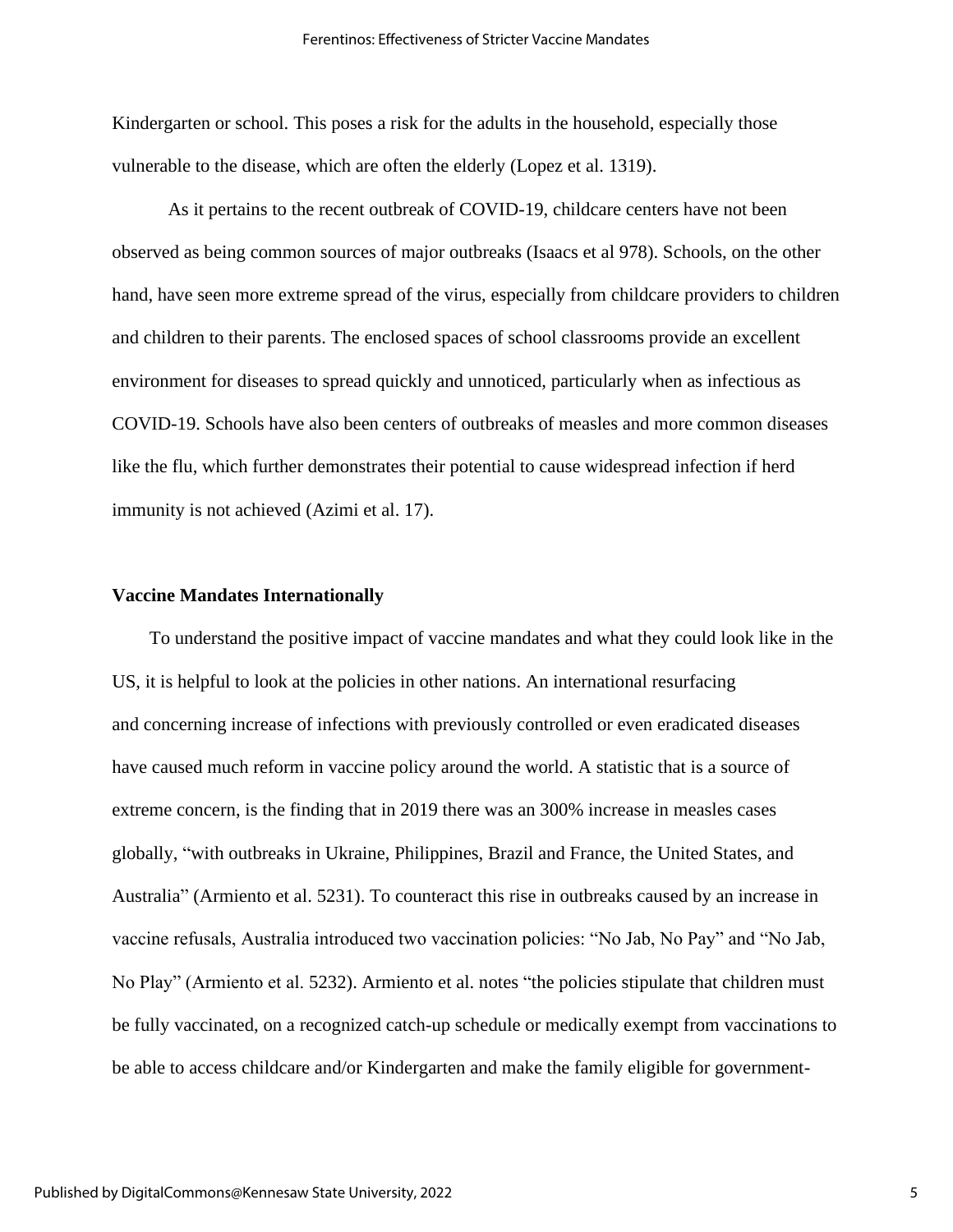subsidized family payments" (5232). These incentives for vaccination have proven effective, by raising vaccine coverage to 92-93%, reaching the herd immunity threshold for several diseases (Attwell et al. 7379).

While effective from the medical perspective, these policies offer no exemptions for people who refuse vaccines out of reasons other than medical ones. This provides no way for people with religious, traditional, or other conflicts with vaccines to get their exemption approved, bringing forth claims of discrimination. This is especially troublesome when it comes to low-income families whose health insurance may not cover the full cost of the required vaccines. An article written by the Murdoch Children's Research Institute suggests that "'No Jab, No Pay' could unfairly penalise low-income families" by prohibiting their entry into childcare and ceasing family payments for not being vaccinated, when the reason for that is a lack of funds to pay the portion of vaccine costs not covered by health insurance("Research Suggests 'No Jab, No Pay' Could Unfairly Penalise Low-Income Families"). Due to these issues, there has been much controversy in Australia about the vaccine policies which seem to disadvantage groups of people and makes many Australians feel that their freedom is being infringed on.

Germany has also seen a rise in annual infections with measles, which led the federal government to strengthen vaccine policy. While similar to the Australian "No Jab, No Play," the German vaccine policy allows parents to exempt the recommended vaccines as long as they schedule and attend regular vaccine-focused consultations with their child's physician. If parents cannot provide evidence of these routine visits to the applicable Kindergarten, they are reported to public health authorities and may be fined up to  $\epsilon$ 2,500 (Attwell et al.7382). Thus, the German policy requires parents to be informed by licensed medical professionals on the safety and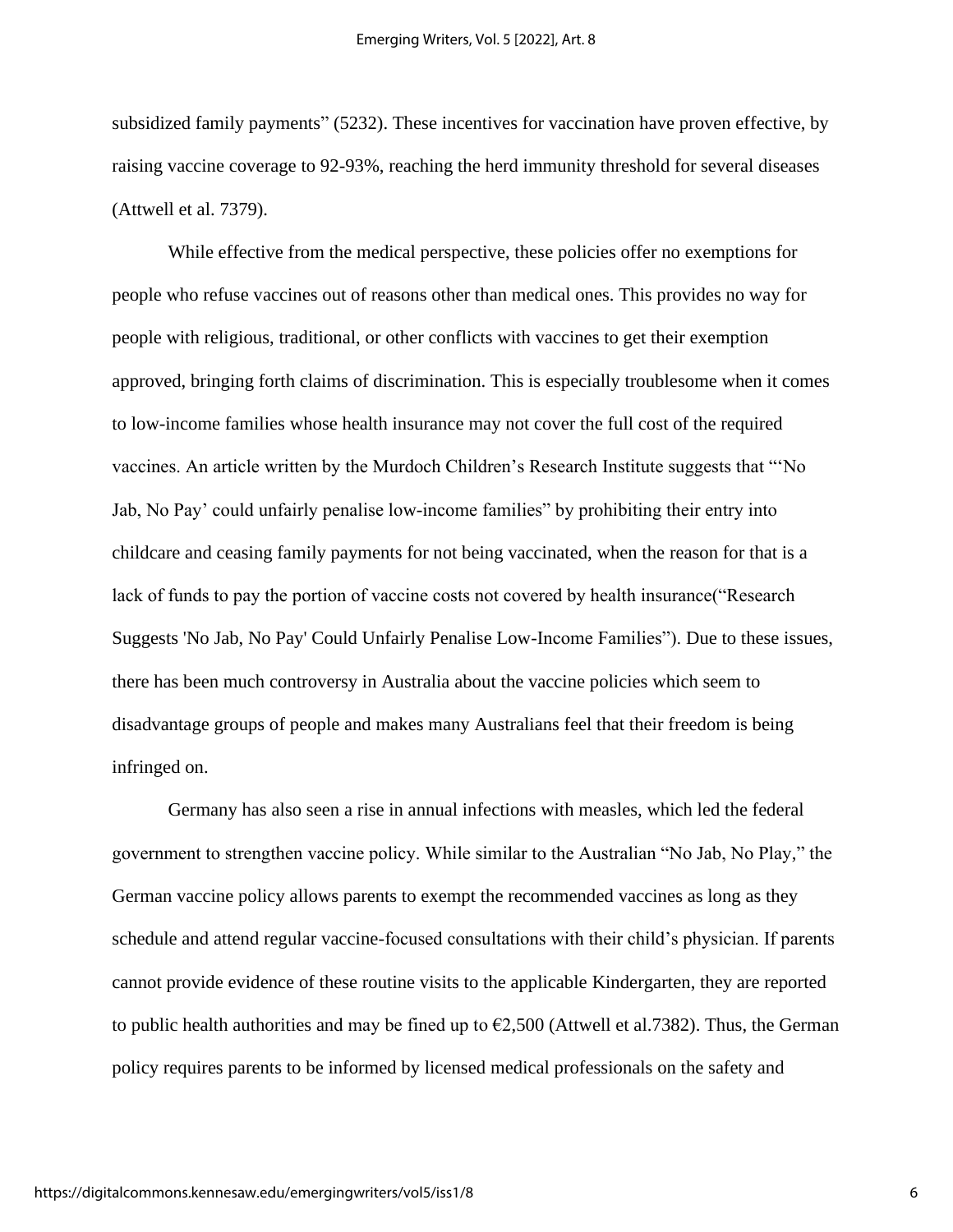effectiveness of vaccines, but lets them make their own decision on whether the evidence has convinced them to have their children vaccinated, therefore providing them with quality information but upholding their freedom to choose. This compromise, between public health officials and the parents who want to make their own decision, appears to be paying off, with vaccine coverage at school entry being over 90% for almost all recommended vaccines (Attwell et al.7382).

### **Current Vaccination Policy in the United States**

When discussing vaccine policy in the US, it is important to consider the country's various levels of government and the powers which the Constitution grants them. While the federal government has the general authority to enact laws "to provide for the public health, safety, and morals," it has mostly remained in the background of vaccine mandates (Shen 1). The federal government has seldom enacted federal laws regarding vaccines, unless it pertained to "promoting, facilitating, or monitoring the use and/or manufacture of vaccines, such as requiring insurance coverage for recommended vaccinations, providing clinical guidance on vaccinations, and ensuring vaccine safety" (Shen 3). Due to this lack of federal laws regarding vaccines, states have been very autonomous in their decision making on vaccine mandates: "All US States require children to receive vaccines to attend daycare or school," but the exemption policies vary (Attwell et al. 7378). In California for instance, a rise in non-medical exemption (NME) rates has incited new state legislation that made it more difficult for parents or guardians to receive NMEs (Atwell et al. 7378). The Assembly Bill 2109 (in effect January 1, 2014 to January 1, 2016) required parents or guardians to "submit an official State form on which a physician attested that they provided information regarding the benefits/risks of immunization" in order for their NME

7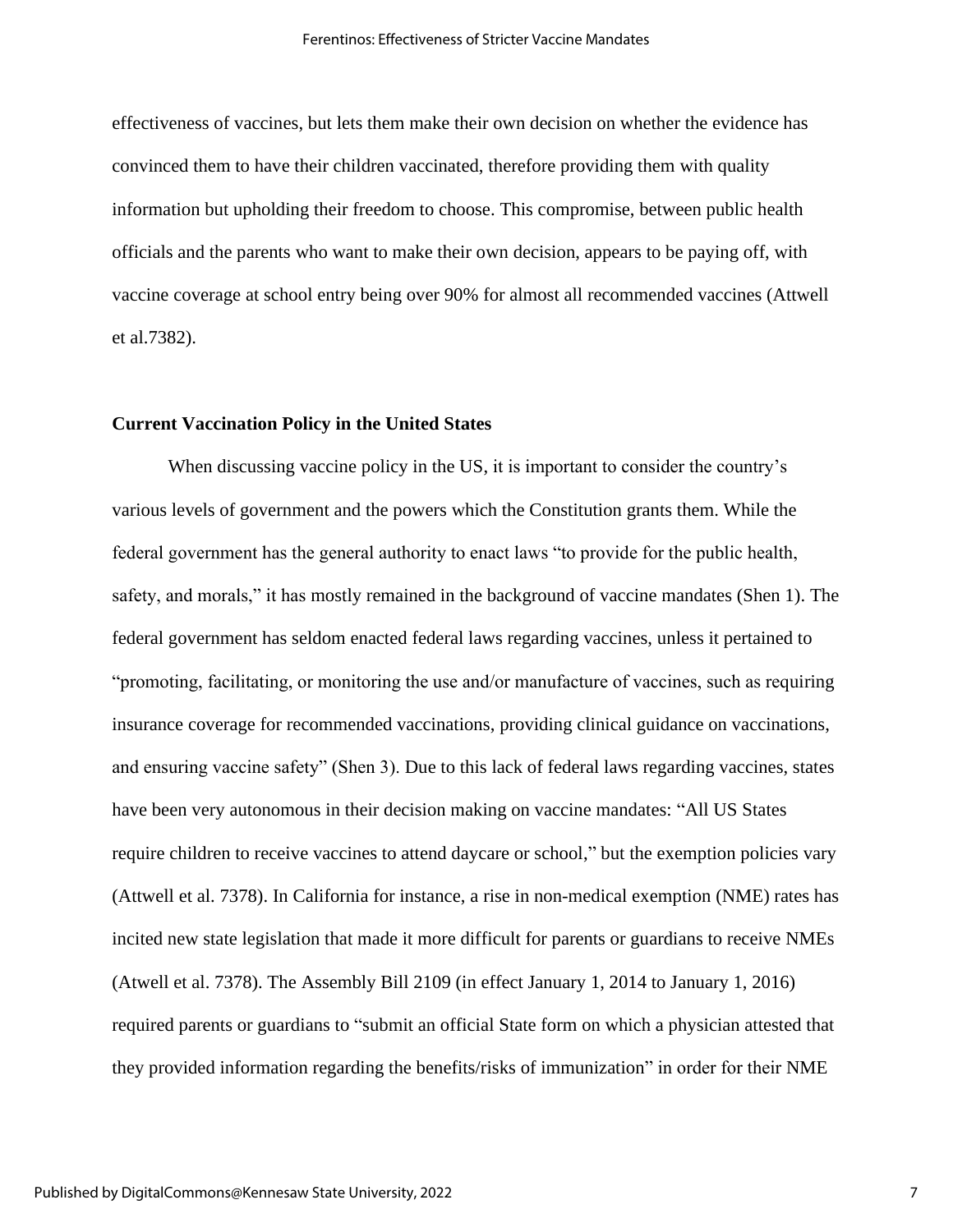to be approved (Attwell et al. 7378). This is similar to the German policy, requiring parents and guardians to provide proof that they were informed by a qualified medical professional, but letting the ultimate decision of vaccinating up to them. This bill was associated with a 25% decrease in NMEs and a significant increase up-to-date status for entering Kindergarteners, from 90.2% to 92.9% (Attwell et al. 7382). In 2015, Senate Bill 277 eliminated access to NMEs entirely in California, which caused the state to join West Virginia and Mississippi as the only US States to not provide NMEs (Attwell et al. 7379).

While there is preliminary evidence that this bill has further increased immunization coverage, there are some concerns that came with a complete elimination of NMEs. One example of possible issues with such a policy is the increase in parents who are willing to commit fraud to exempt their kids from vaccine mandates despite the policies in place. Some physicians support fraudulent claims for medical exemptions or exaggerate the conditions of a child to make it seem as though they are eligible for medical exemption (Attwell et al. 7379). This risk is evidenced by the tripling of medical exemption rates in California since the passage of Senate Bill 277 (Attwell et al. 7379).

Until Senate Bill 5005 was implemented in 2011, Washington was a state where NMEs were readily available, and historically had some of the highest rates in the U.S. In the three years leading up to the new policy, "exemption rates for school entry mandates in Washington ranged from approximately 7-9%" (Attwell et al. 7381). Senate Bill 5005 requires parents who are seeking an exemption "to submit a 'Certification of Exemption' or a letter signed by a licensed healthcare provider verifying that the provider has discussed the benefits/risks of vaccines with the parents" (Attwell et al. 7381). The only other way to acquire an NME in Washington is by demonstrating an affiliation with a religious entity that does not permit medical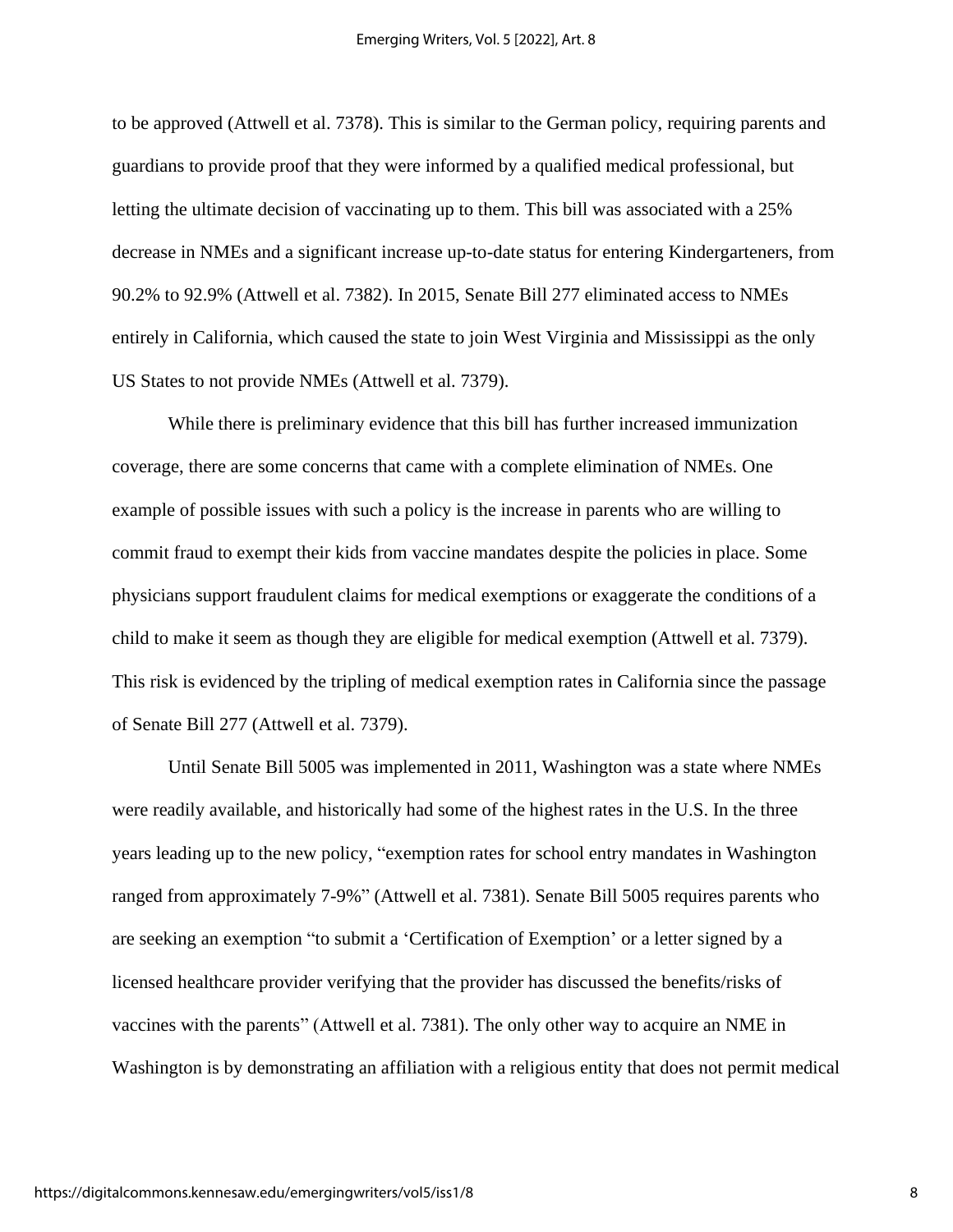treatment to children. This new policy has caused a relative decline of more than 40% in nonmedical exemptions and increased vaccine coverage (Attwell et al 7382).

The inconsistency of vaccine policies throughout the United States poses an issue because of the loopholes that parents find to exempt their kids from vaccine requirements. Additionally, a child whose parent is an anti-vaxxer might find themselves moving to a state where there are no NMEs, which means that they must catch up all their vaccines to that point. This process can be lengthy and stressful on a child's body, much more so than if the recommended vaccine schedule had been followed starting at birth. Additionally, the low vaccine coverage in many states creates high-risk environments for rapid spread of infections and major outbreaks of many diseases.

#### **Future Vaccination Policy in the United States**

To ensure safety for the present and future generations it is crucial to introduce a national vaccination standard and policy. Having a uniform vaccine mandate in all states will ensure that all citizens can have an easy understanding of what rules apply to them, no matter where in the United States they reside and thereby ease the process of moving between states. A national vaccine mandate will ensure that the herd immunity threshold is achievable, thereby protecting those that cannot be vaccinated.

With the mandate, the federal government should also make it very difficult to be granted any NME that is not based on a religious affiliation, because they present an unnecessary risk simply by indulging people's unfounded beliefs that a product which has been proven safe throughout centuries and many intensive trials, is still not safe enough. While eliminating these exemptions appears the most effective option at first glance, this could lead to people perceiving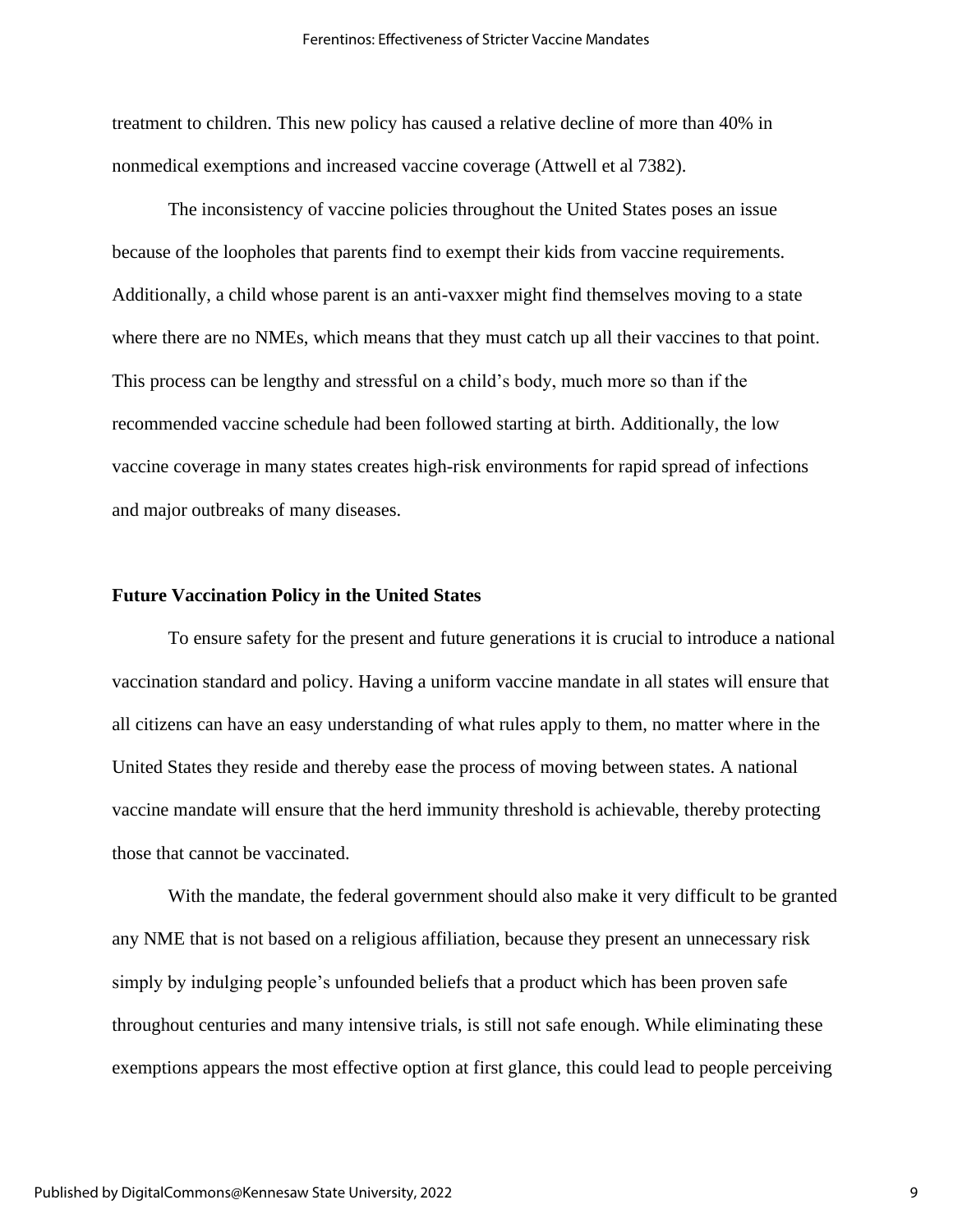it as an infringement on their personal freedom. Therefore, making exemptions very difficult to achieve is the best way to prevent many people from taking advantage of this opportunity. Dr. Julie Leask of the University of Sydney believes that "regulation is useful," and that for it to work, policies need to be "firm but fair" (Finnegan). She proposes that while exemptions should be available, they "should be harder to get … than to get fully vaccinated" (Finnegan). It is important for people to understand that the alternative of getting sick is more likely to occur and poses a much greater risk for serious complications or even death than possible side effects from a vaccine. While the conspiracies and misconceptions about vaccines have not been scientifically proven, it is important to make people feel safe when they are mandated to use a product. This will minimize the resistance against the new policy, as well as make people feel that their government wants to ease their fears and has considered their opinion.

Looking at the "No Jab, No Play" policy that was implemented in Australia, it is important to consider the ways in which a vaccine mandate would affect various cultural groups, as well as social classes. Since one of the major American values is equality and prosperity, it is especially important to ensure that no group of people will be disadvantaged by the national vaccine mandate. In Australia the issue lies in the lack of coverage by health insurance, causing people to be forced to pay partial or full price of the vaccines to be able to send their children to daycare or school. In the U.S., "the Affordable Care Act has required vaccines recommended by the Advisory Committee on Immunization Practices (ACIP) to be covered by insurance," which include Medicaid for those eligible (Attwell et al. 7378). This ensures that everyone has equal opportunities to vaccinate their children, providing no excuse for a financial barrier preventing one from vaccinating.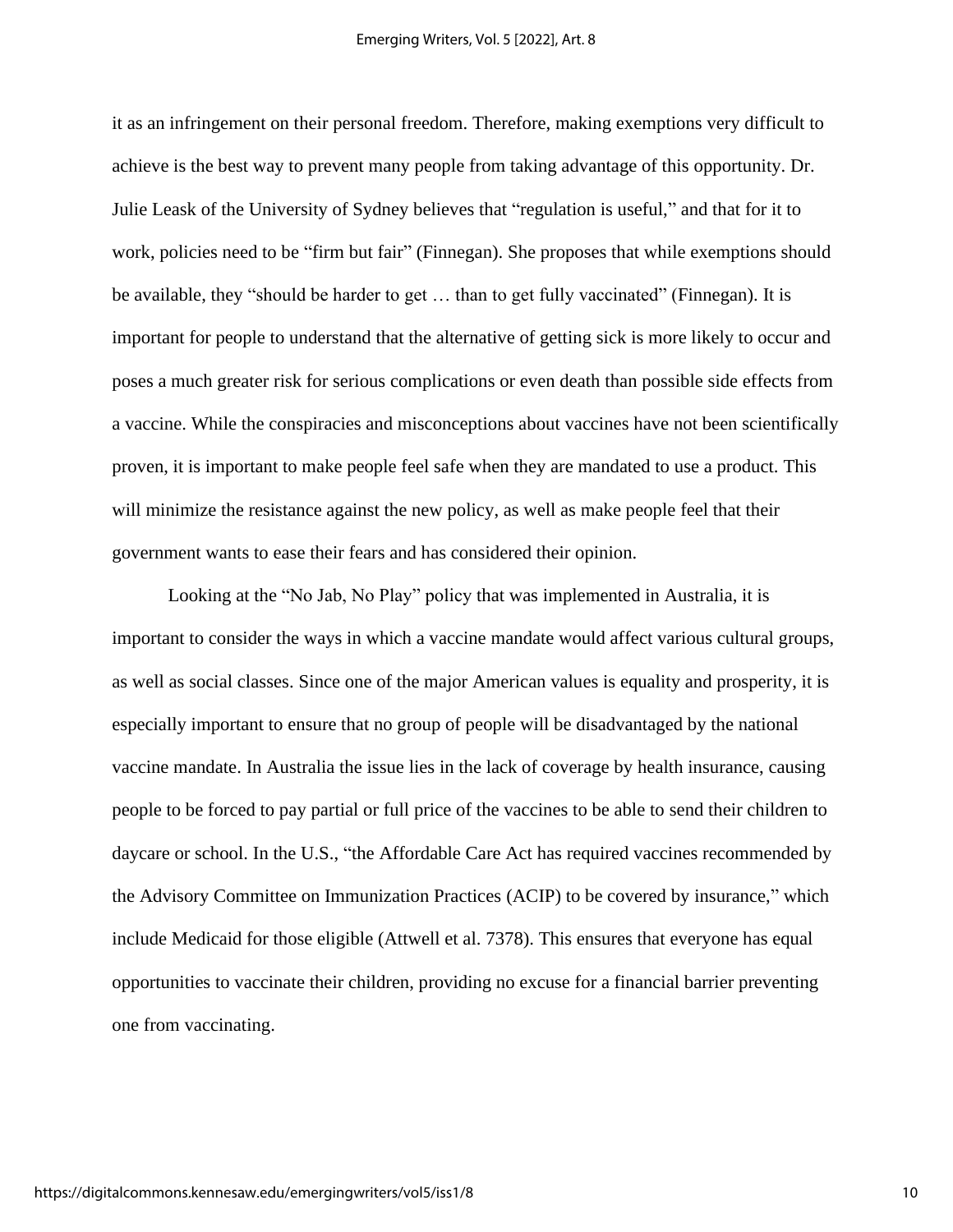## **Conclusion**

While vaccine mandates have been discussed for many years in the past, the COVID-19 pandemic has spread awareness about the significance that vaccines hold in ensuring public health and safety. The rapid spread of the disease has shocked many and incited fear in many about the safety of being in public spaces. The vaccine for COVID-19 has been highly anticipated by many, in hopes that it will be the key to restore the country to a semblance of normalcy. On the opposite side, there are those that don't trust the safety of the vaccine and people that believe in conspiracy theories, such as the one claiming that former Microsoft CEO Bill Gates wants to use the COVID-19 vaccine to implant microchips into people. These conspiracy theories are what lead to low vaccination rates, causing outbreaks of vaccine preventable diseases. A vaccine mandate with NMEs that require persons to get informed by medical professionals will lead to a well-informed population and more people that voluntarily get vaccinated, because they will understand that the vaccine will be helpful in restoring their beloved nation back to normal.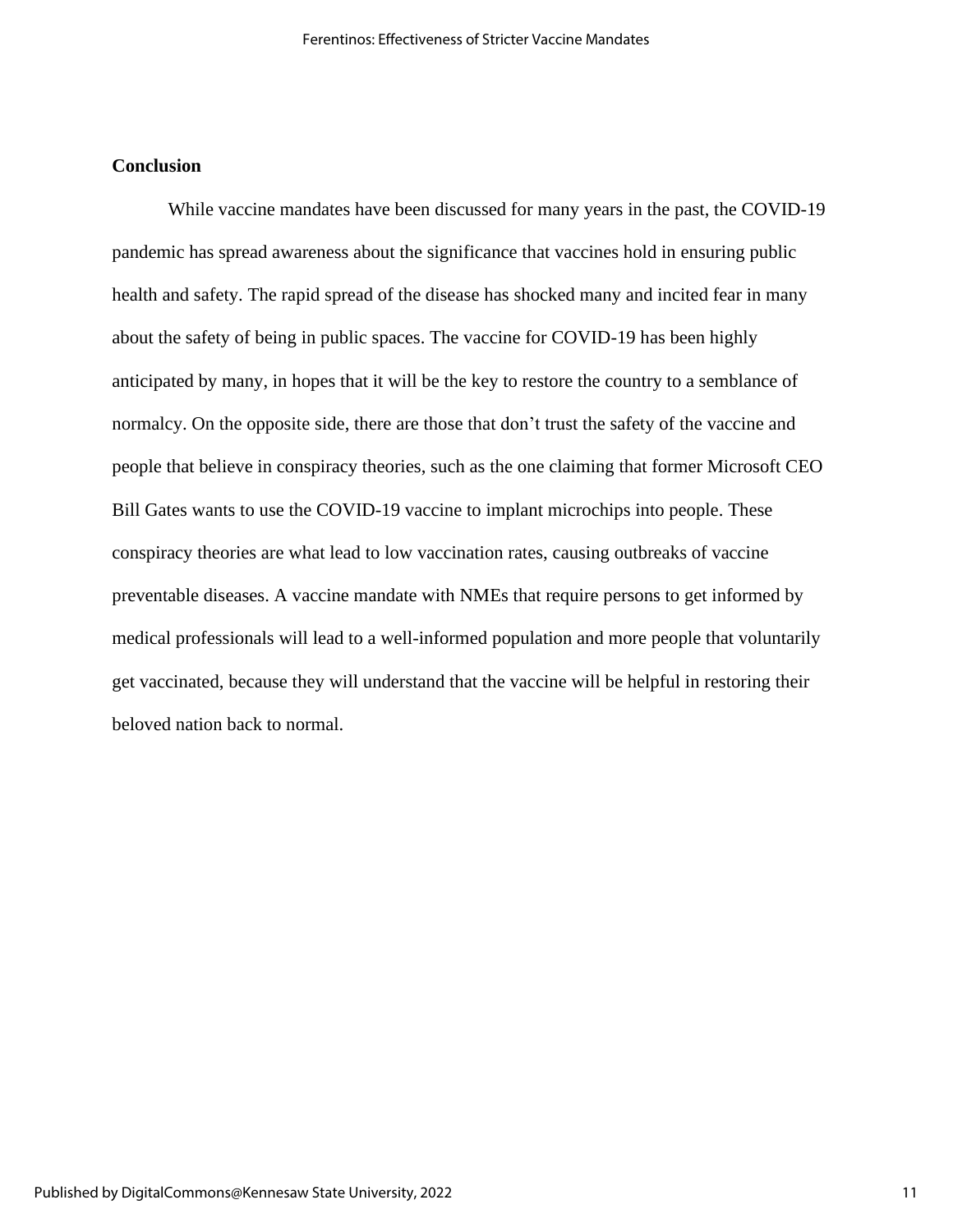#### Works Cited

Armiento, Raffaela, et al. "Impact of Australian Mandatory 'No Jab, no Pay' and 'No Jab, no Play' Immunisation Policies on Immunisation Services, Parental Attitudes to Vaccination and Vaccine Uptake, in a Tertiary Paediatric Hospital, the Royal Children's Hospital, Melbourne." *Vaccine*, vol. 38, no. 33, 2020, pp. 5231-5240. ProQuest, https://www-proquest-

com.proxy.kennesaw.edu/docview/2417873277?accountid=11824,

doi:http://dx.doi.org.proxy.kennesaw.edu/10.1016/j.vaccine.2020.05.094.

- Attwell, Katie, et al. "Recent Vaccine Mandates in the United States, Europe and Australia: A Comparative Study." *Vaccine*, vol. 36, no. 48, Nov. 2018, pp. 7377–7384. EBSCOhost, doi:10.1016/j.vaccine.2018.10.019.
- Azimi, Parham, et al. "Estimating the Nationwide Transmission Risk of Measles in US Schools and Impacts of Vaccination and Supplemental Infection Control Strategies." *BMC Infectious Diseases*, vol. 20, no. 1, July 2020, p. 497. EBSCOhost, doi:10.1186/s12879-020-05200-6.
- Finnegan, Gary. "Should Vaccines Be Mandatory?" *VaccinesToday*, 24 Mar. 2017, [www.vaccinestoday.eu/stories/should-vaccines-be-mandatory/.](http://www.vaccinestoday.eu/stories/should-vaccines-be-mandatory/)
- Goldberg, Zachary J., and Sean Richey. "Anti-Vaccination Beliefs and Unrelated Conspiracy Theories." *World Affairs*, vol. 183, no. 2, Summer 2020, pp. 105–124. EBSCOhost, doi:10.1177/0043820020920554.
- Hendrix, Kristin S., et al. "Ethics and Childhood Vaccination Policy in the United States." *American Journal of Public Health*, vol. 106, no. 2, Feb. 2016, pp. 273–278. EBSCOhost, doi:10.2105/AJPH.2015.302952.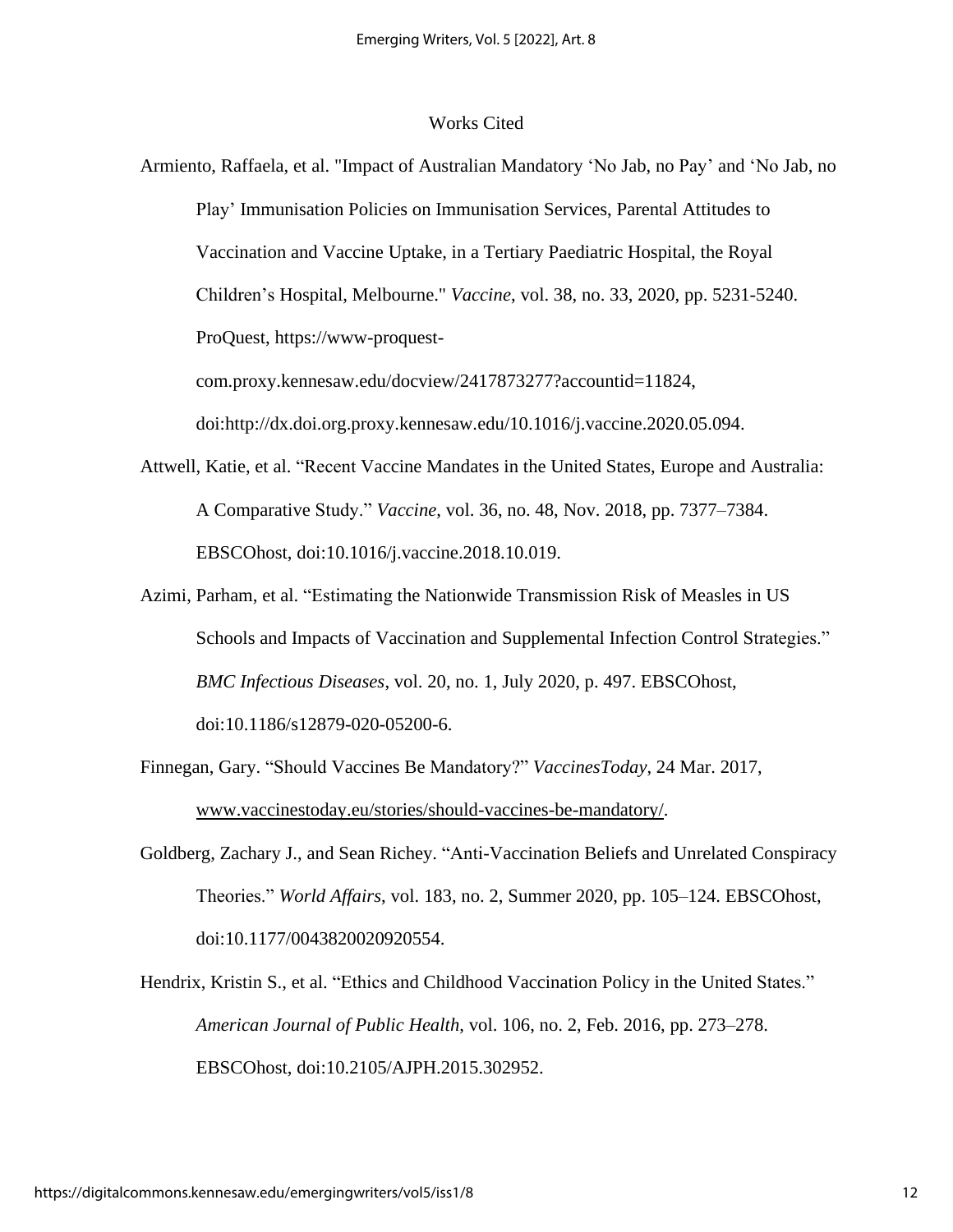- "Herd Immunity," *Association for Professionals in Infection Control and Epidemiology*. 26 Apr 2021. [https://apic.org/monthly\\_alerts/herd-immunity/.](https://apic.org/monthly_alerts/herd-immunity/)
- Issacs, David et. al. "To what extent do children transmit SARS-CoV-2 virus?" *Journal of pediatrics and child health* vol. 56, 6 (2020): 978-979. doi: 10.1111/jpc.14937.
- Lopez, Adriana S., et al. "Transmission Dynamics of COVID-19 Outbreaks Associated with Child Care Facilities - Salt Lake City, Utah, April-July 2020." *MMWR. Morbidity and Mortality Weekly Report*, vol. 69, no. 37, Sept. 2020, pp. 1319–1323. EBSCOhost, doi:10.15585/mmwr.mm6937e3.
- "Population Ages 0-14 (% of population)," *The World Bank*, 15 Feb 2022,

[https://data.worldbank.org/indicator/SP.POP.0014.TO.ZS.](https://data.worldbank.org/indicator/SP.POP.0014.TO.ZS)

"Research Suggests 'No Jab, No Pay' Could Unfairly Penalise Low-Income Families." *Murdoch Children's Research Institute*, 30 June 2017, https://www.mcri.edu.au/news/research-suggests-%E2%80%98no-jab-no-

pay%E2%80%99-could-unfairly-penalise-low-income-families.

- Shen, Wen S. "An Overview of State and Federal Authority to Impose Vaccination Requirements." *Congressional Research Service*, 22 May 2019. https://crsreports.congress.gov/product/pdf/LSB/LSB10300
- Syed, Mobeen. "Herd Immunity and Second Wave." COVID-19 Insights. *Youtube Live Stream*, 5 Oct. 2020, [https://www.youtube.com/watch?v=LahKxReur6I&t=1262s.](https://www.youtube.com/watch?v=LahKxReur6I&t=1262s)
- "Vaccines Calling the Shots." Directed by Sonya Pemberton. *NOVA, PBS.org,* 14 September, 2014. https://www.pbs.org/wgbh/nova/video/vaccinescalling-the-shots/